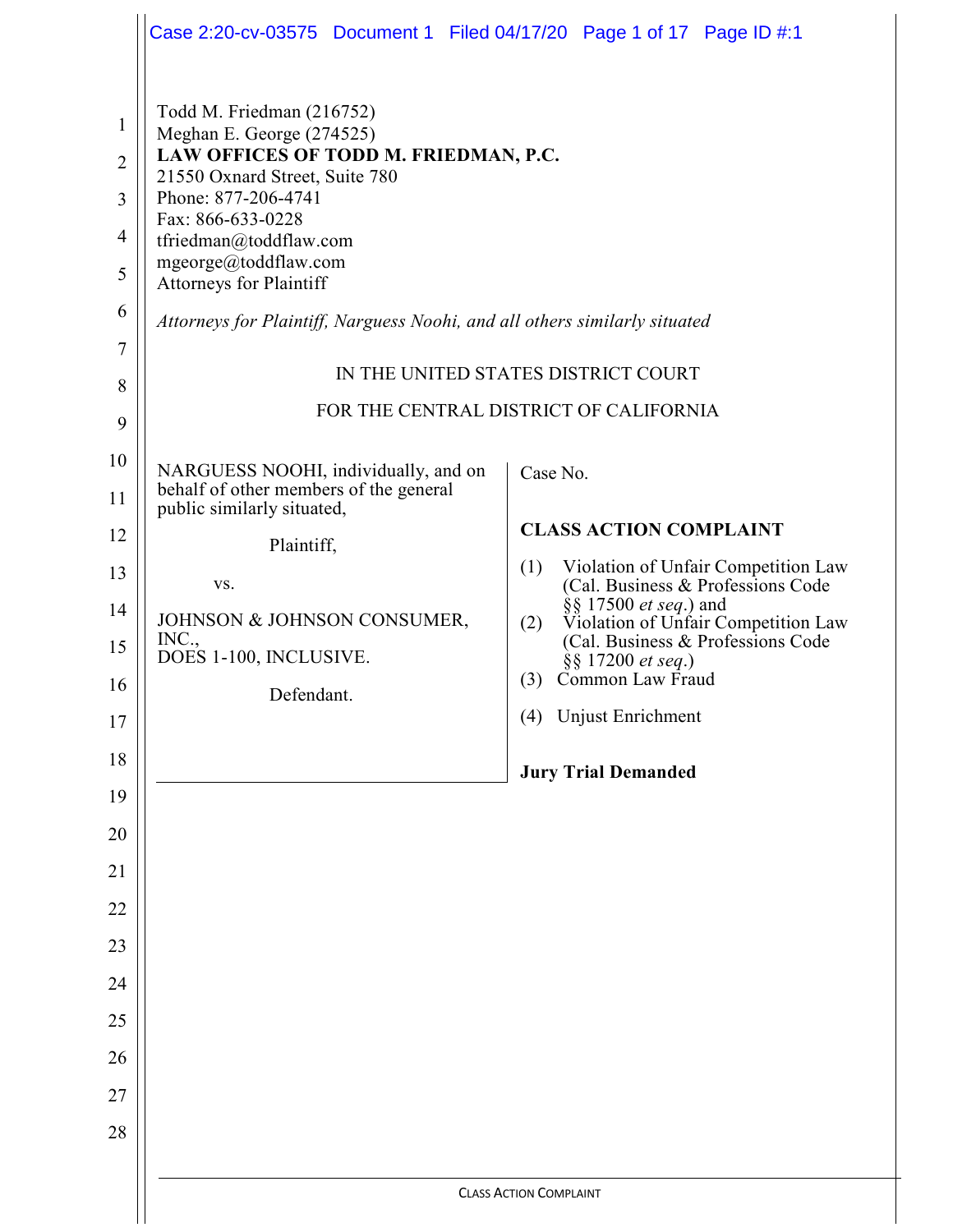Plaintiff NARGUESS NOOHI ("Plaintiff"), individually and on behalf of all other members of the public similarly situated, allege as follows:

#### **PRELIMINARY STATEMENTS**

1. This is an action for damages, injunctive relief, and any other available legal or equitable remedies, for violations of Unfair Competition Law (Cal. Business & Professions Code §§ 17500 *et seq*., Unfair Competition Law (Cal. Business & Professions Code §§ 17200 *et seq.*, common law fraud, and unjust enrichment, resulting from the illegal actions of Defendant, in intentionally labeling its skin care products with false and misleading claims that they contain no oil and are "oil free", when in fact, Defendant's Neutrogena brand products contain Ethylhexl Palmitate, and Soybean Sterols, both oil based products that are derivatives of palm oil and soybean oil. Plaintiff alleges as follows upon personal knowledge as to herself and her own acts and experiences, and, as to all other matters, upon information and belief, including investigation conducted by her attorneys.

#### **JURISDICTION AND VENUE**

2. This Court has jurisdiction pursuant to 28 U.S.C. §1332(d), because the matter in controversy exceeds the sum or value of \$5,000,000 exclusive of interest or costs and is a class action in which the members of the class are citizens of a State different from the Defendant.

3. Venue is proper in this District pursuant to 28 U.S.C. § 1391(b) because a substantial part of the events giving rise to this claim occurred in this District, and Defendant does business, inter alia, in the Central District of California.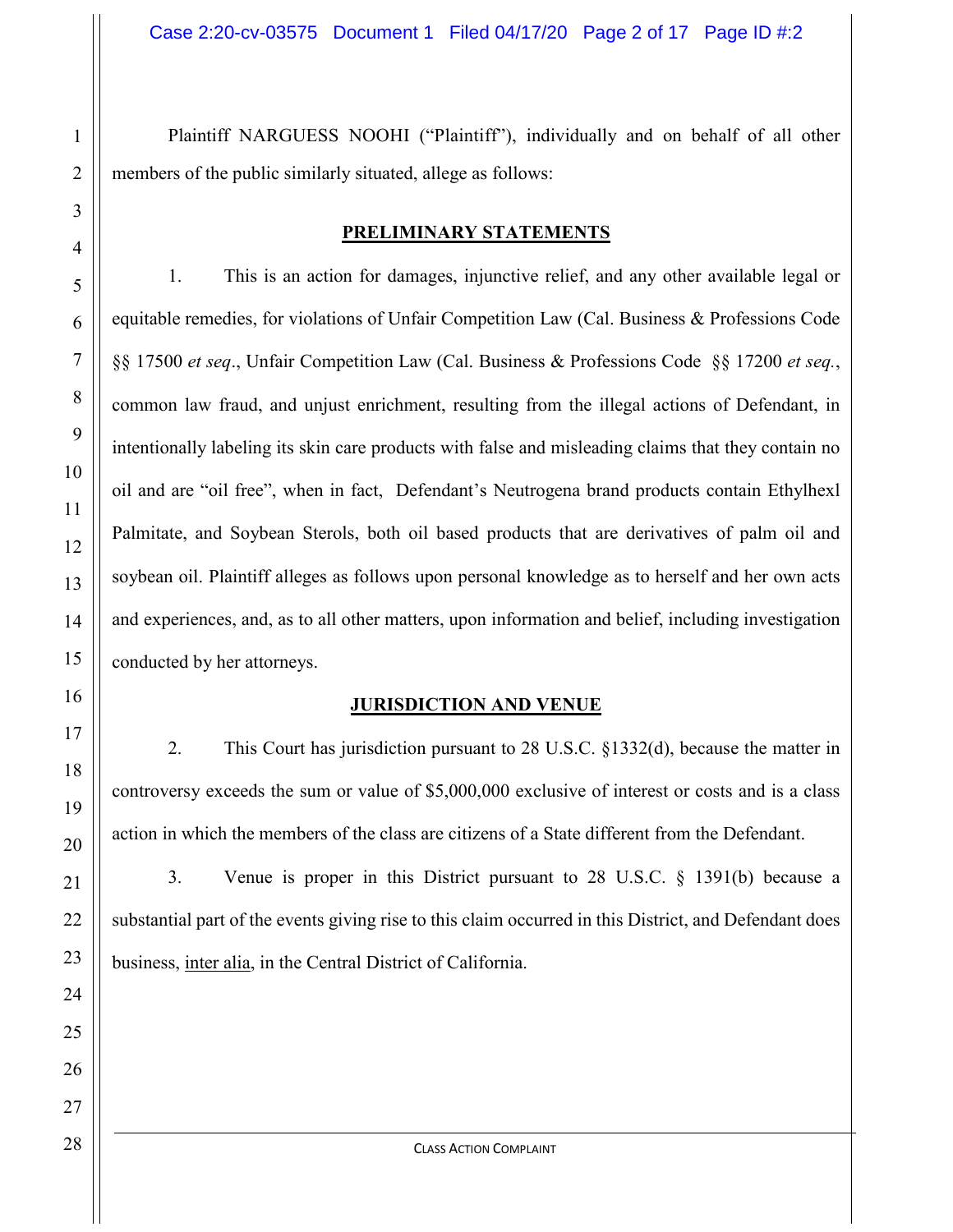## **PARTIES**

4. Plaintiff is an individual who was at all relevant times residing in Woodland Hills, CA.

5. On information and belief, Defendant is a Delaware corporation whose principal place of business is located in New Brunswick, New Jersey.

6. At all times relevant hereto, Defendant was engaged in the manufacturing, marketing, and sale of skincare products under the Neutrogena brand..

# **FACTS COMMON TO ALL COUNTS**

7. Defendant manufactures, advertises, markets, sells, and distributes skin-care products throughout California and the United States under brand name "Neutrogena".

8. During the Class Period the following list of products (the "Products") were advertised as containing no oil products, when they in fact contained several oil products:

> a. Neutrogena® Oil-Free Face Moisturizer for Sensitive Skin, Fragrance-Free, Non-Comedogenic;

9. During the Class Period Plaintiff purchased the Products.

10. Plaintiff's most recent purchase was on March 23, 2020.

11. All of the Products, marked as being "oil free", contain Ethylhexl Palmitate, and Soybean Sterols, both oil products that are derivatives of palm oil and soybean oil; yet Defendants intentionally advertise and label the Products as containing no oil despite containing oil-based products.

12. Persons, like Plaintiff herein, have an interest in purchasing products that do not contain false and misleading claims with regards to the inclusion of oil in their skincare products that are clearly marketed as "oil free" products.

1

2

3

4

5

6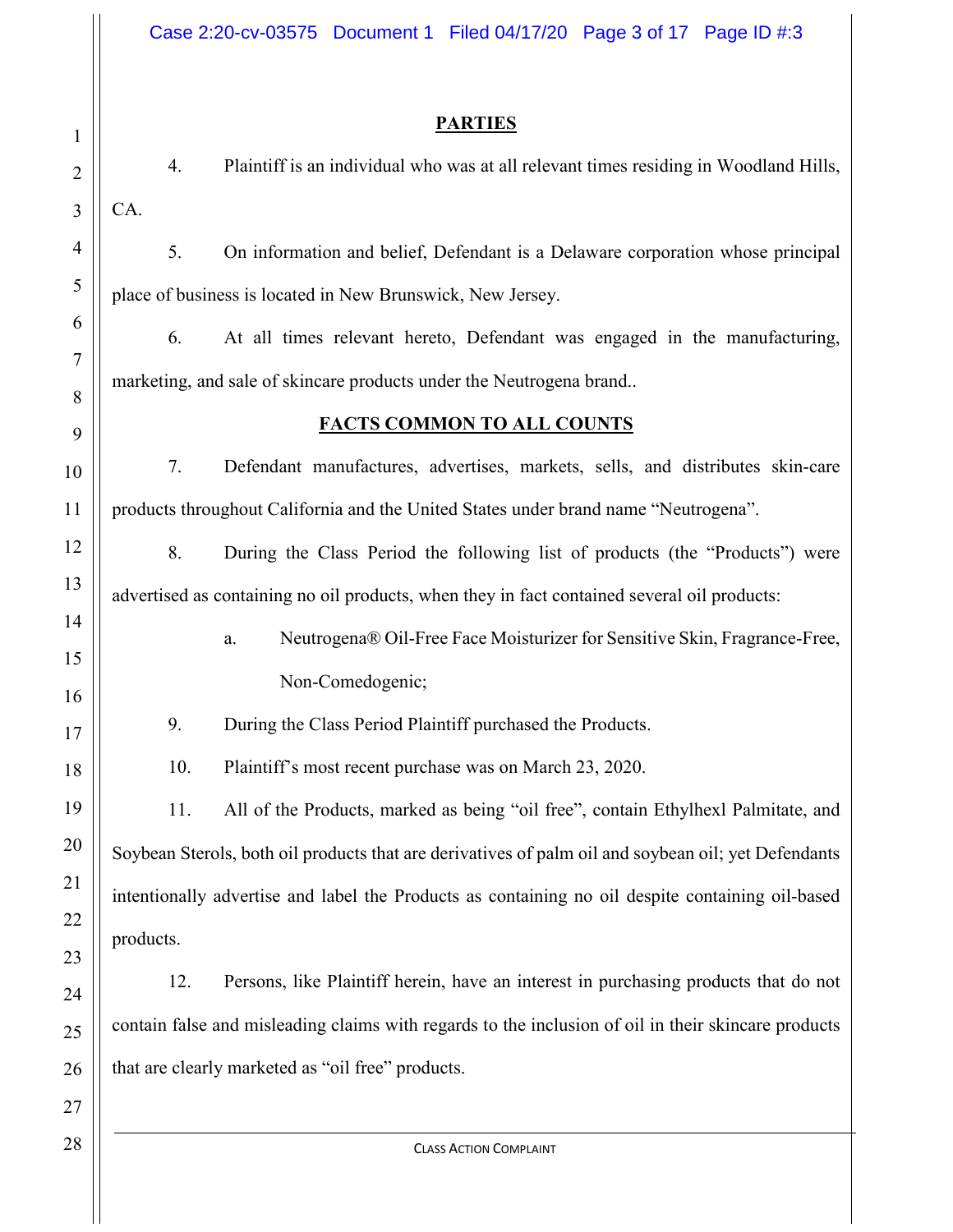Case 2:20-cv-03575 Document 1 Filed 04/17/20 Page 4 of 17 Page ID #:4

13. By making false and misleading claims about the ingredients contained in their products Defendant impaired Plaintiff's ability to choose the type and quality of products he chose to buy.

14. Therefore, Plaintiff has been deprived of her legally-protected interest to obtain true and accurate information about his consumer products as required by California and Federal law.

15. As a result Plaintiff has been misled into purchasing products she would not have otherwise purchased.

16. Plaintiff purchased Defendant's products because Defendant's packaging claims that their products do not contain oil and are "oil free.".

17. Plaintiff would not have been able to understand that the Products contained oil without an advanced understanding of the organic compounds comprising the ingredients within the products, and without performing a scientific analysis on the Products.

18. Furthermore, due to Defendant's intentional, deceitful practice of falsely labeling the Products as being "oil free", Plaintiff could not have known that the Products contained oils, oil based products, and oil compounds.

19. Plaintiff was unaware that the Products contained oil and oil-based products when she purchased them.

20. Plaintiff and the Class were deceived into paying money for products they did not want because the Products were labeled as containing no oil.

21. Worse than the lost money, Plaintiff, the Class, and Sub-Class were deprived of their protected interest to choose the type of skincare products that they use on their skin and put onto their bodies.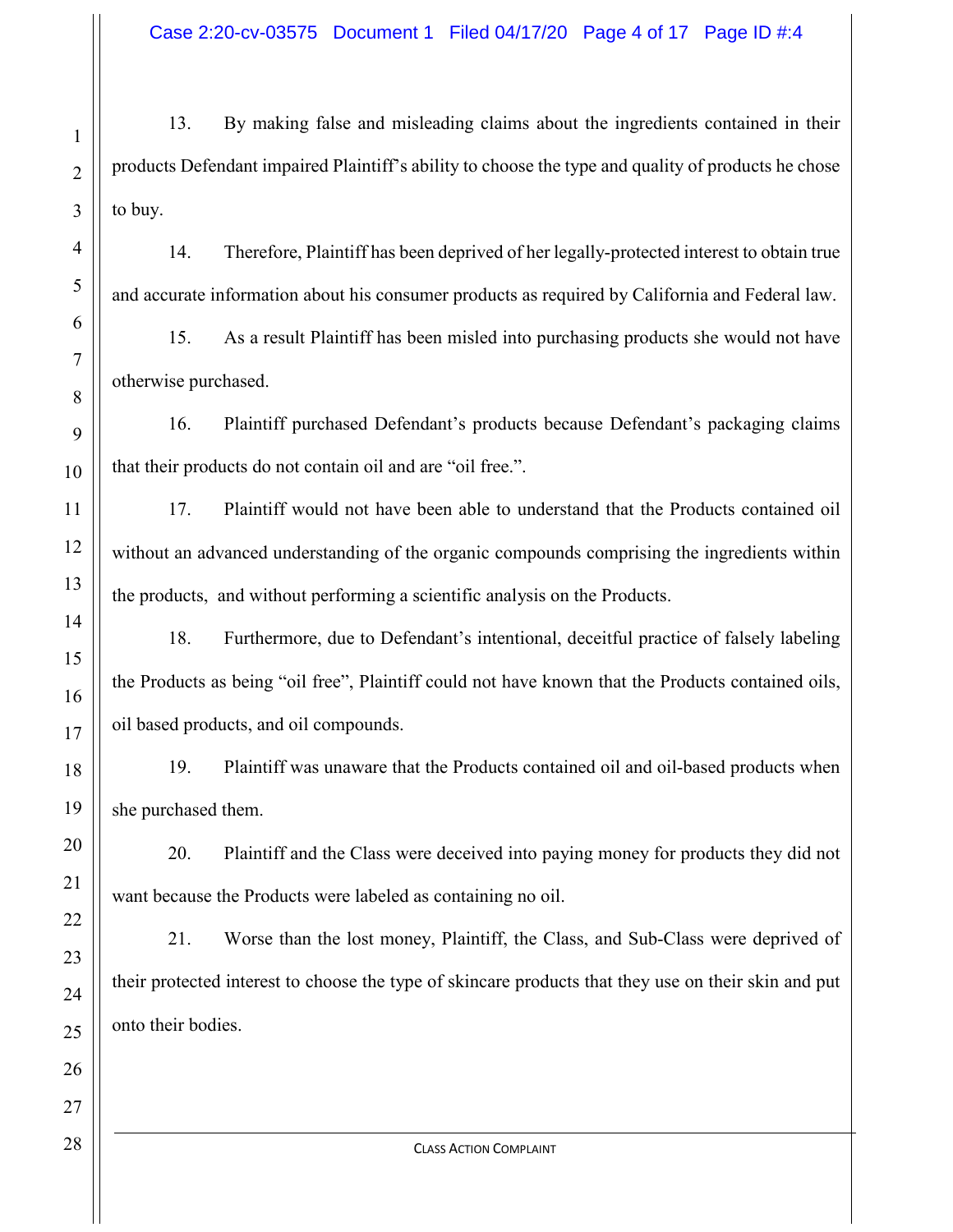22. Plaintiff, the Class, and Sub-Class members, are not, and should not be, required to chemically test the products they purchase to know the true contents of those products.

23. Defendant, and not Plaintiff, the Class, or Sub-Class, knew or should have known that the Products' express labeling stating "oil-free" was false, deceptive, and misleading, and that Plaintiff, the Class, and Sub-Class members would not be able to tell the Products' contained oil unless Defendant expressly told them, as required by law.

24. Defendant employs professional chemists to create the formulas of Defendant's products. Therefore, Defendant through its employees knew or should have known that Ethylhexl Palmitate, and Soybean Sterols, are both oil products that are derivatives of palm oil and soybean oil respectively.

25. Ethylhexyl palmitate, which is simply another name for "palm oil", is an ingredient derived from palm oil that functions as an emollient, solvent, pigment wetting agent, and fragrance fixative in cosmetics and personal care products.

26. Unbeknownst to consumers, there are over 200 names used to describe "palm oil" in the cosmetics industry. In fact, due to the great amount of the population that is allergic to palm oil and its derivatives, in countries such as Australia and New Zealand, "palm oil" is one of the few oils that must be specifically labeled on food products in those countries.

27. Similarly, soybean sterols can only be created by creating a chemical reaction from soybean oil, and distilling the sterols left behind. It is simply another name for soybean oil.

28. On information and belief, Defendants through their employees did know that the label "oil free" was inaccurate, and that the Ethylhexyl palmitate and soybean sterols were simply scientific names for oils, but chose to falsely label their products because they did not believe their customers were well educated enough to know the difference.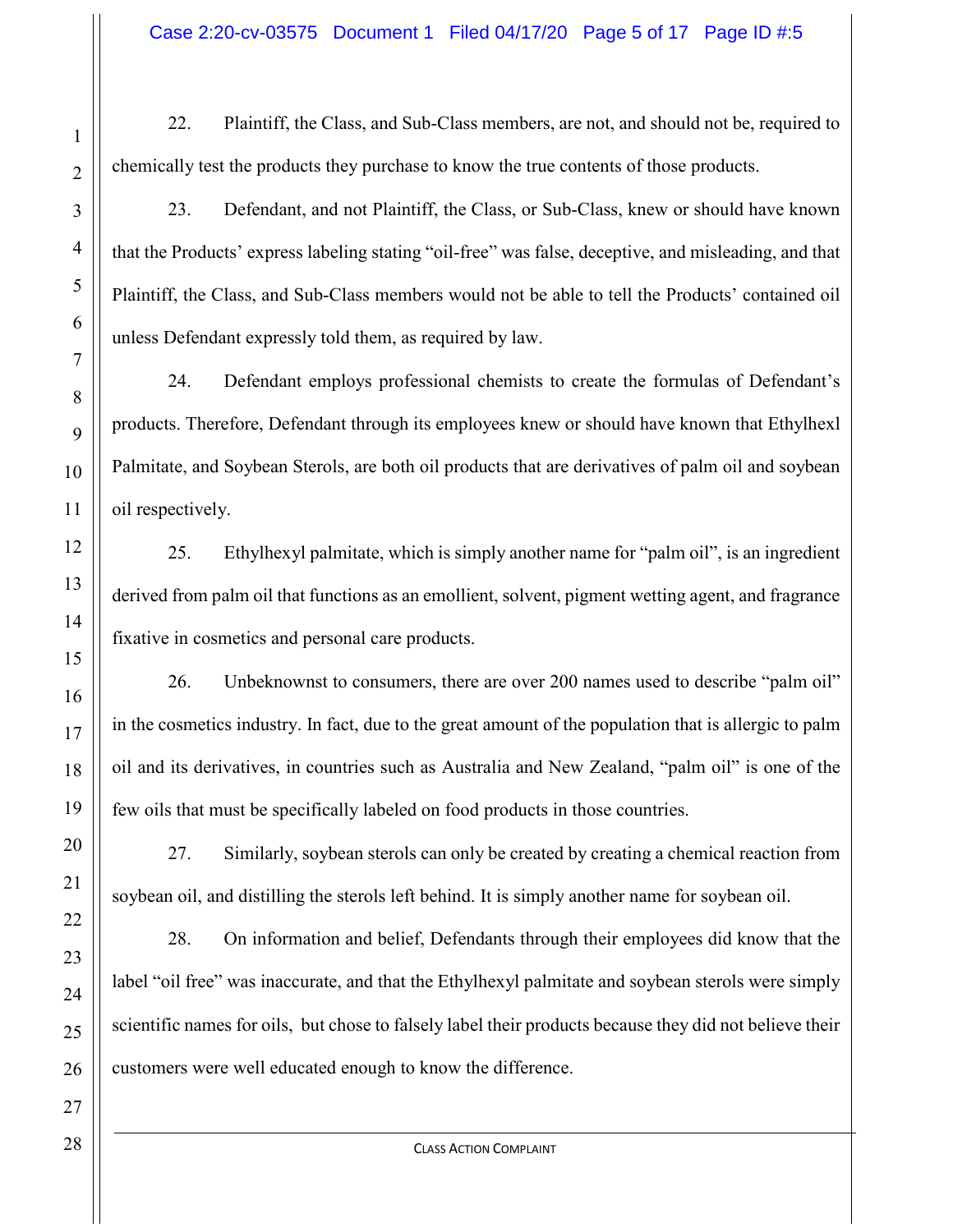Case 2:20-cv-03575 Document 1 Filed 04/17/20 Page 6 of 17 Page ID #:6

 $\mathbf{||}$ 

| $\mathbf{1}$   | As a result of Defendants' acts and omissions outlined above, Plaintiff has suffered<br>29.                         |  |  |
|----------------|---------------------------------------------------------------------------------------------------------------------|--|--|
| $\overline{2}$ | concrete and particularized injuries and harm, which include, but are not limited to, the following:                |  |  |
| 3              | Lost money;<br>a.                                                                                                   |  |  |
| 4              | Wasting Plaintiff's time; and<br>b.                                                                                 |  |  |
| 5              | Stress, aggravation, frustration, loss of trust, loss of serenity, and loss of<br>c.                                |  |  |
| 6              | confidence in product labeling.                                                                                     |  |  |
| 7              | <b>CLASS ALLEGATIONS</b>                                                                                            |  |  |
| 8<br>9         | 30.<br>Plaintiff brings this action on behalf of herself and all others similarly situated, as                      |  |  |
| 10             | a member of the proposed class (the "Class"), defined as follows:                                                   |  |  |
| 11             | All persons within the United States who purchased the Products                                                     |  |  |
| 12             | within ten years prior to the filing of this Complaint.                                                             |  |  |
| 13             | 31.<br>Plaintiff also brings this action on behalf of herself and all others similarly situated,                    |  |  |
| 14             | as a member of the proposed sub-class (the "Sub-Class"), defined as follows:                                        |  |  |
| 15             | All persons within California who purchased the Products within ten<br>years prior to the filing of this Complaint. |  |  |
| 16<br>17       | 32.<br>Defendants, their employees and agents are excluded from the Class and Sub-Class.                            |  |  |
| 18             | Plaintiff does not know the number of members in the Class and Sub-Class, but believes the                          |  |  |
| 19             | members number in the thousands, if not more. Thus, this matter should be certified as a Class                      |  |  |
| 20             | Action to assist in the expeditious litigation of the matter.                                                       |  |  |
| 21             | The Class and Sub-Class are so numerous that the individual joinder of all of their<br>33.                          |  |  |
| 22             | members is impractical. While the exact number and identities of their members are unknown to                       |  |  |
| 23             |                                                                                                                     |  |  |
| 24             | Plaintiff at this time and can only be ascertained through appropriate discovery, Plaintiff is                      |  |  |
| 25             | informed and believes and thereon alleges that the Class and Sub-Class include thousands, if not                    |  |  |
| 26             |                                                                                                                     |  |  |
| 27             |                                                                                                                     |  |  |
| 28             | <b>CLASS ACTION COMPLAINT</b>                                                                                       |  |  |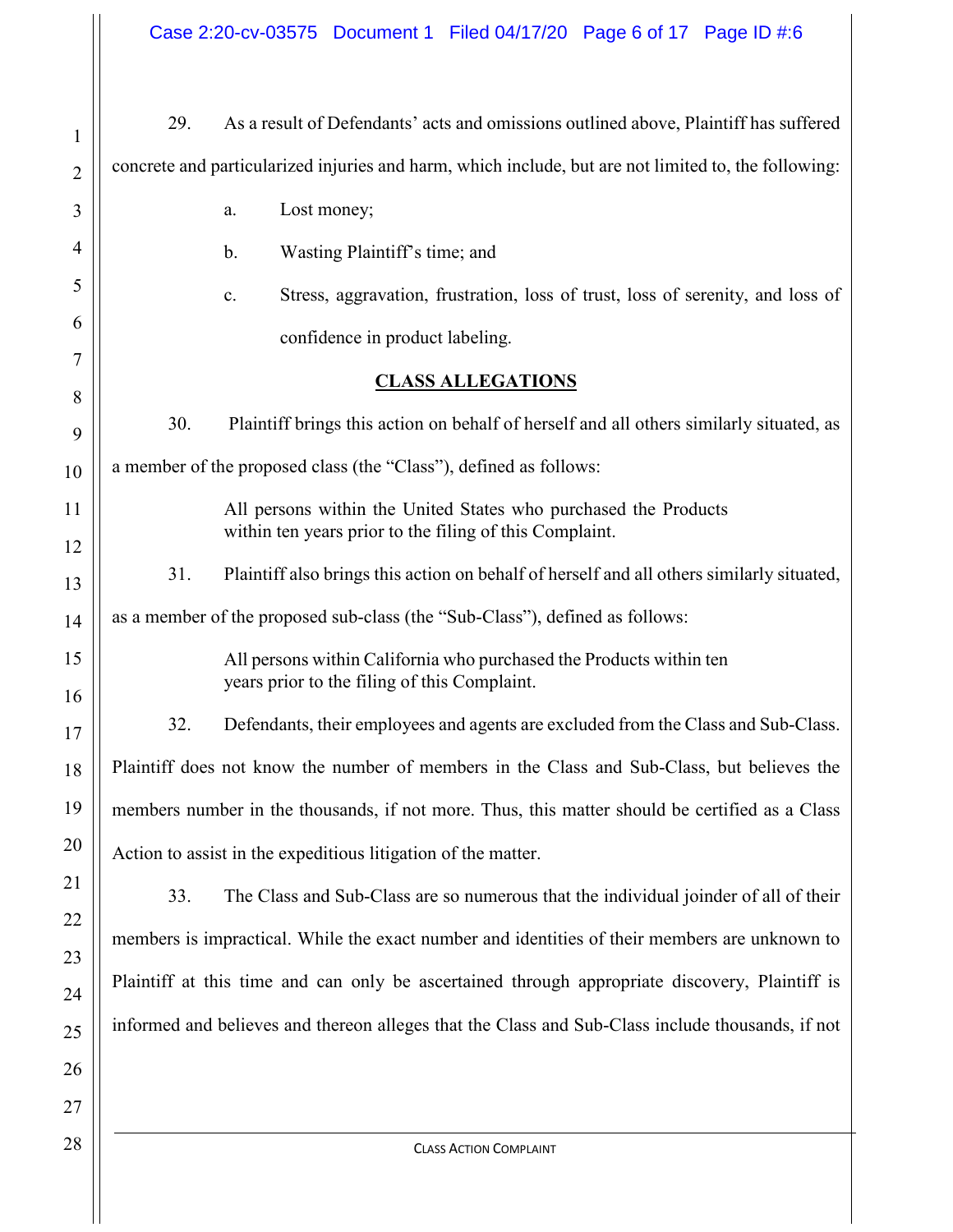## Case 2:20-cv-03575 Document 1 Filed 04/17/20 Page 7 of 17 Page ID #:7

millions of members. Plaintiff alleges that the class members may be ascertained by the records maintained by Defendant.

34. This suit is properly maintainable as a class action pursuant to Fed. R. Civ. P. 23(a) because the Class and Sub-Class are so numerous that joinder of their members is impractical and the disposition of their claims in the Class Action will provide substantial benefits both to the parties and the Court.

35. There are questions of law and fact common to the Class affecting the parties to be represented. The questions of law and fact common to the Class predominate over questions which may affect individual class members and include, but are not necessarily limited to, the following:

| 1                   | a.             | Defendant<br>intentionally,<br>negligently,<br>Whether<br>the<br>recklessly<br><b>or</b> |
|---------------------|----------------|------------------------------------------------------------------------------------------|
| $\overline{c}$      |                | disseminated false and misleading information by including the statement                 |
| 3                   |                | "oil free" on the front of the Products' packaging;                                      |
| 4                   | $\mathbf{b}$ . | Whether the Class and Sub-Class members were informed of the true nature                 |
| 5                   |                | of the oil based ingredients in the Products;                                            |
| 6                   | c.             | Whether the Products contain oil;                                                        |
| 7                   |                |                                                                                          |
| 8                   | d.             | Whether Defendant's conduct was unfair and deceptive;                                    |
| 9                   | e.             | Whether Defendant unjustly enriched itself as a result of the unlawful                   |
| $\overline{0}$      |                | conduct alleged above;                                                                   |
| 1                   | f.             | Whether the statement "Oil Free" is misleading or false;                                 |
| $\overline{c}$<br>3 | g.             | Whether there should be a tolling of the statute of limitations; and                     |
| 4                   | h.             | Whether the Class and Sub-Class are entitled to restitution, actual damages,             |
| 5                   |                | punitive damages, and attorney fees and costs.                                           |
| 6                   |                |                                                                                          |
| 7                   |                |                                                                                          |
| 8                   |                | <b>CLASS ACTION COMPLAINT</b>                                                            |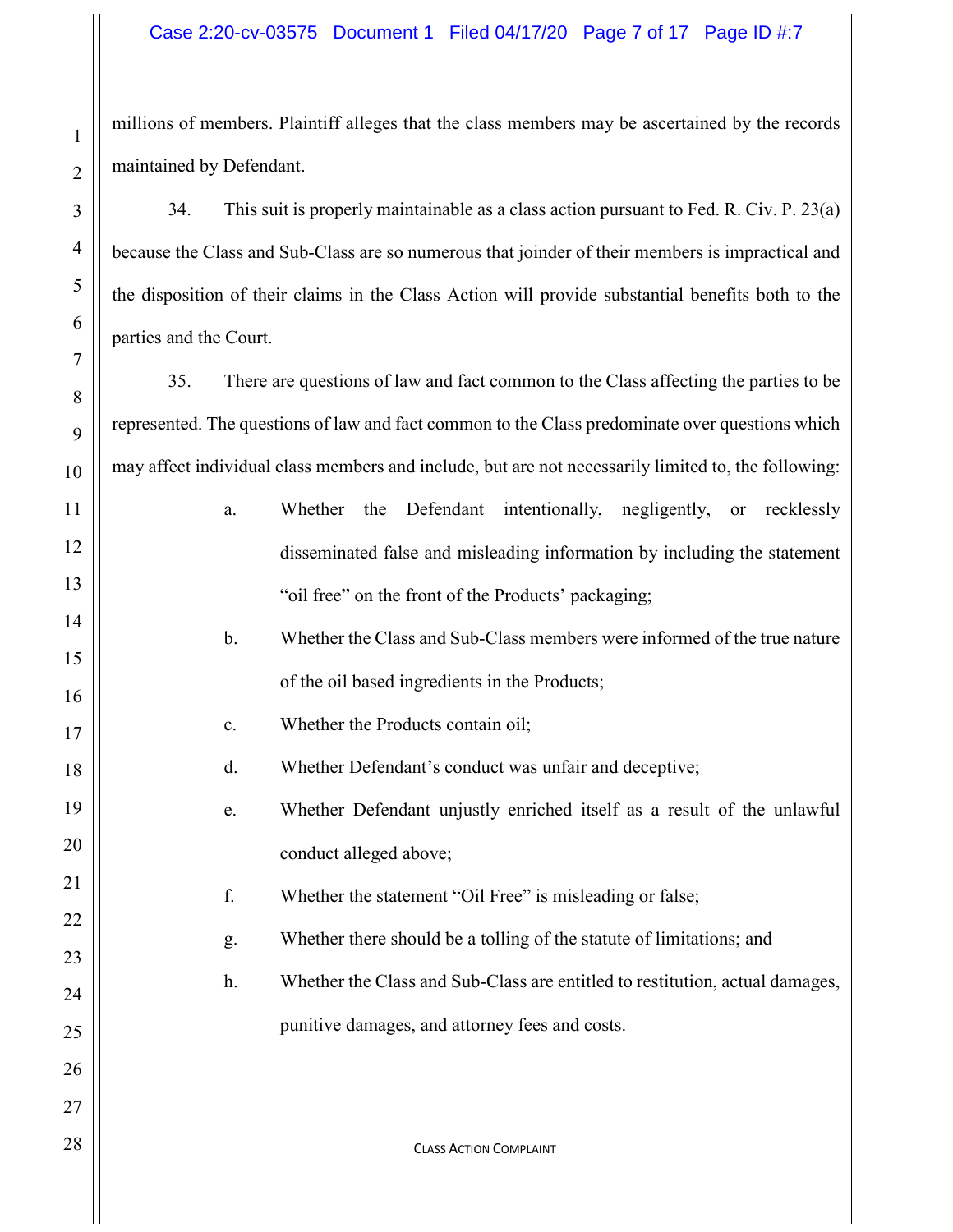36. As a resident of the United States and the State of California who purchased the Products, Plaintiff is asserting claims that are typical of the Class and Sub-Class.

37. Plaintiff has no interests adverse or antagonistic to the interests of the other members of the Class and Sub-Class.

38. Plaintiff will fairly and adequately protect the interests of the members of the Class and Sub-Class. Plaintiff has retained attorneys experienced in the prosecution of class actions.

39. A class action is superior to other available methods of fair and efficient adjudication of this controversy, since individual litigation of the claims of all Class and Sub-Class members is impracticable. Even if every Class and Sub-Class member could afford individual litigation, the court system could not. It would be unduly burdensome to the courts in which individual litigation of numerous issues would proceed. Individualized litigation would also present the potential for varying, inconsistent or contradictory judgments and would magnify the delay and expense to all parties, and to the court system, resulting from multiple trials of the same complex factual issues. By contrast, the conduct of this action as a class action presents fewer management difficulties, conserves the resources of the parties and of the court system and protects the rights of each class member. Class treatment will also permit the adjudication of relatively small claims by many class members who could not otherwise afford to seek legal redress for the wrongs complained of herein.

40. The prosecution of separate actions by individual members of the Class and Sub-Class would create a risk of adjudications with respect to them that would, as a practical matter, be dispositive of the interests of the other class members not parties to such adjudications or that would substantially impair or impede the ability of such non-party class members to protect their interests.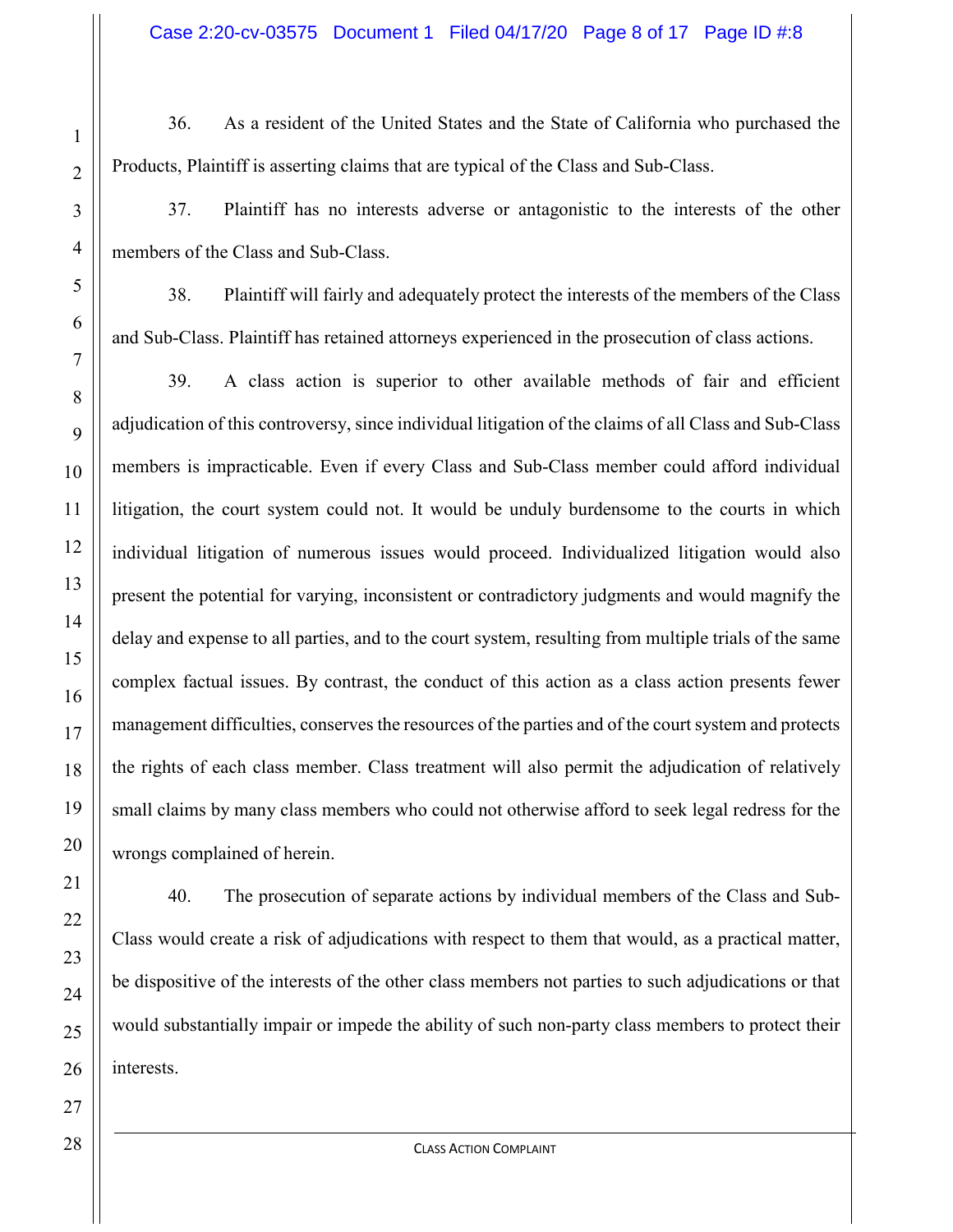41. Plaintiff's claims and injuries are identical to the claims and injuries of all class and sub-class members, because all claims and injuries of all class and sub-class members are based on the same false labeling, same addition oil-based products to "oil free" skincare products, and same legal theory. All allegations arise from the identical, false, affirmative written statements made by Defendants when they claimed the Products were "Oil Free," when in reality the Products contained a number of products that are either oil by another name, oil-based compounds, or products distilled directly from oil.

42. Defendants have acted or refused to act in respect generally applicable to the Class and Sub-Class thereby making appropriate final and injunctive relief with regard to the members of the Class and Sub-Class as a whole.

43. The size and definition of the Class and Sub-Class can be identified through records held by retailers carrying and reselling the Products, and by Defendant's own records.

### **FIRST CAUSE OF ACTION Violation of the California False Advertising Act (Cal. Bus. & Prof. Code §§ 17500** *et seq.***)**

52. Plaintiff incorporates by reference each allegation set forth above.

53. Pursuant to California Business and Professions Code section 17500, *et seq*., it is unlawful to engage in advertising "which is untrue or misleading, and which is known, or which by the exercise of reasonable care should be known, to be untrue or misleading...or...to so make or disseminate or cause to be so made or disseminated any such statement as part of a plan or scheme with the intent not to sell that personal property or those services, professional or otherwise, so advertised at the price stated therein, or as so advertised."

54. California Business and Professions Code section 17500, *et seq*.'s prohibition against false advertising extends to the use of false or misleading written statements.

55. Defendant misled consumers by making misrepresentations and untrue statements about the Class Products, namely, Defendant sold the Products advertised to be "Oil Free" fully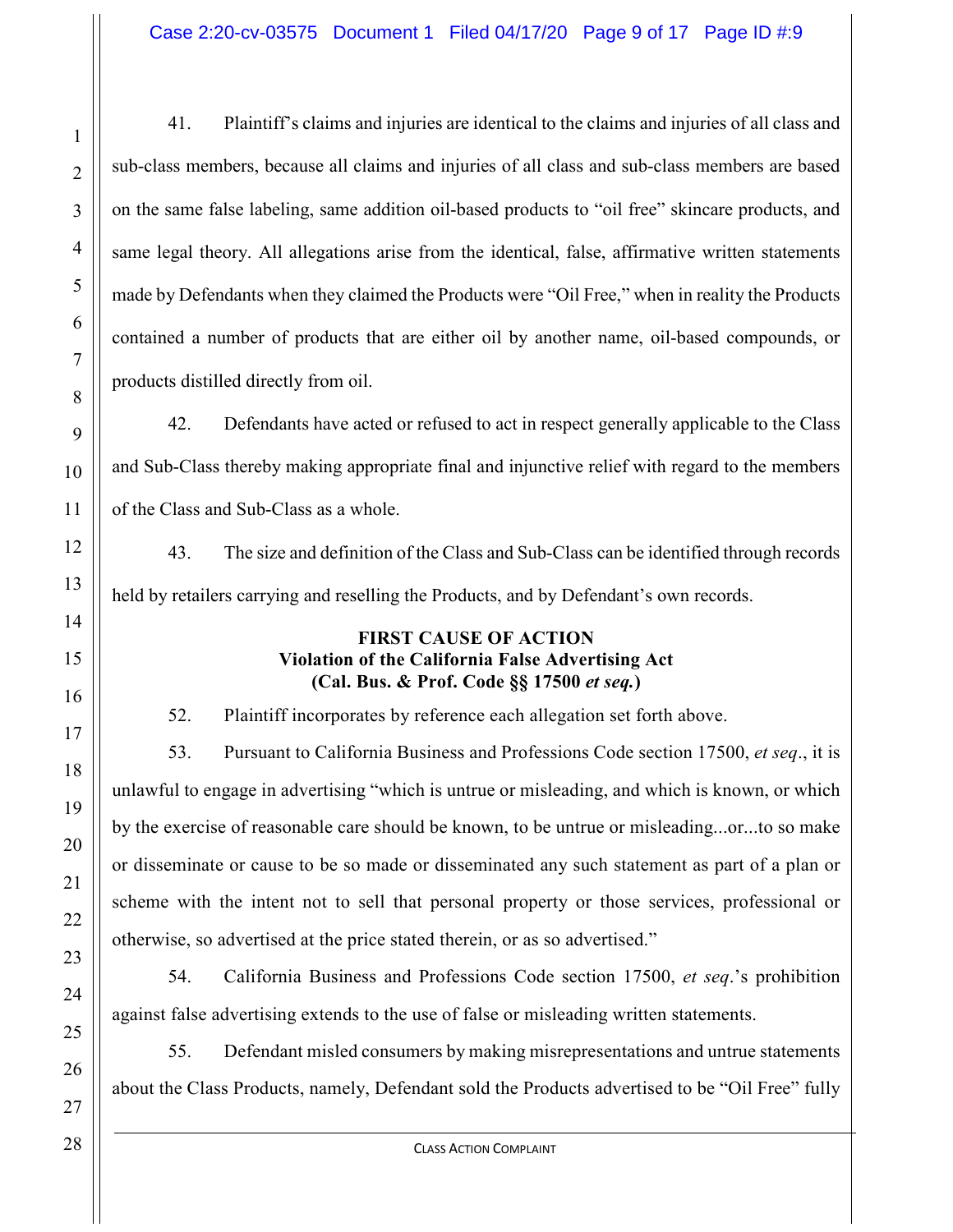knowing the Products contained oil, oil-based compounds, and oil products, and made false representations to Plaintiff and other putative class members in order to solicit these transactions.

56. Specifically, Defendant wrote on the packages of these Products that they were "Oil Free".

57. Defendant knew that their representations and omissions were untrue and misleading, and deliberately made the aforementioned representations and omissions in order to deceive reasonable consumers like Plaintiff and other Class Members.

58. As a direct and proximate result of Defendant's misleading and false advertising, Plaintiff and the other Class Members have suffered injury in fact and have lost money or property. Plaintiff reasonably relied upon Defendant's representations regarding the Products, namely that they were "Oil Free". In reasonable reliance on Defendant's false advertisements, Plaintiff and other Class Members purchased the Products. In turn Plaintiff and other Class Members ended up with products that turned out to actually be different than advertised, and therefore Plaintiff and other Class Members have suffered injury in fact.

59. Plaintiff alleges that these false and misleading written representations made by Defendant constitute a "scheme with the intent not to sell that personal property or those services, professional or otherwise, so advertised at the price stated therein, or as so advertised."

60. Defendant advertised to Plaintiff and other putative class members, through written representations and omissions made by Defendant and its employees, that the Class Products were "Oil Free".

61. Defendant knew that the Class Products did in fact contain oil, oil-based products, and oil compounds.

62. Thus, Defendant knowingly sold Class Products to Plaintiff and other putative class members that contained "oil" contrary to the Products packaging.

63. The misleading and false advertising described herein presents a continuing threat to Plaintiff and the Class Members in that Defendant persists and continues to engage in these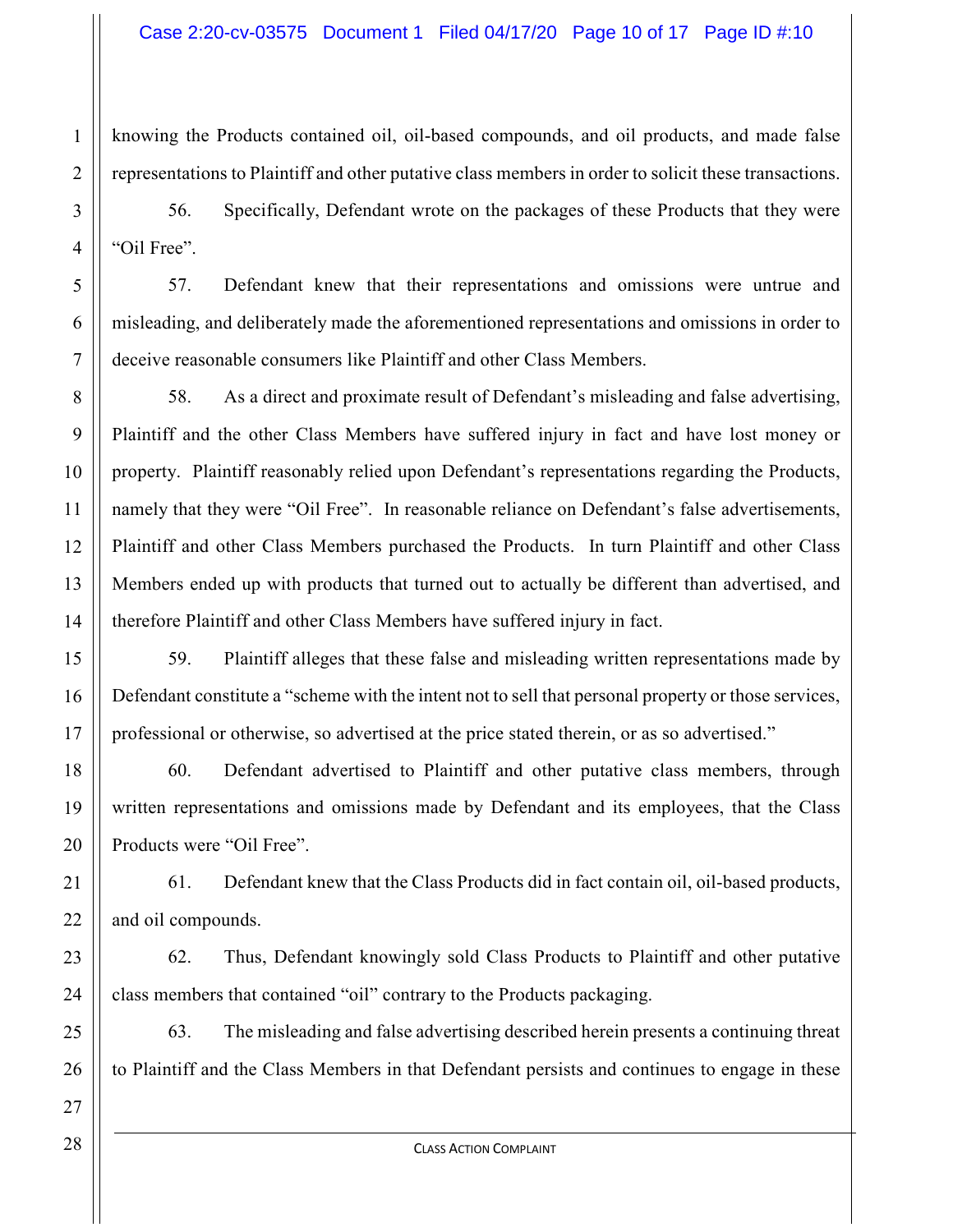practices, and will not cease doing so unless and until forced to do so by this Court. Defendant's conduct will continue to cause irreparable injury to consumers unless enjoined or restrained. Plaintiff is entitled to preliminary and permanent injunctive relief ordering Defendant to cease their false advertising, as well as disgorgement and restitution to Plaintiff and all Class Members Defendant's revenues associated with their false advertising, or such portion of those revenues as the Court may find equitable.

## **SECOND CAUSE OF ACTION Violation of Unfair Business Practices Act (Cal. Bus. & Prof. Code §§ 17200** *et seq***.)**

64. Plaintiff incorporates by reference each allegation set forth above.

65. Actions for relief under the unfair competition law may be based on any business act or practice that is within the broad definition of the UCL. Such violations of the UCL occur as a result of unlawful, unfair or fraudulent business acts and practices. A plaintiff is required to provide evidence of a causal connection between a defendant's business practices and the alleged harm--that is, evidence that the defendant's conduct caused or was likely to cause substantial injury. It is insufficient for a plaintiff to show merely that the defendant's conduct created a risk of harm. Furthermore, the "act or practice" aspect of the statutory definition of unfair competition covers any single act of misconduct, as well as ongoing misconduct.

### **UNFAIR**

66. California Business & Professions Code § 17200 prohibits any "unfair ... business act or practice." Defendant's acts, omissions, misrepresentations, and practices as alleged herein also constitute "unfair" business acts and practices within the meaning of the UCL in that its conduct is substantially injurious to consumers, offends public policy, and is immoral, unethical, oppressive, and unscrupulous as the gravity of the conduct outweighs any alleged benefits attributable to such conduct. There were reasonably available alternatives to further Defendant's legitimate business interests, other than the conduct described herein. Plaintiff reserves the right to allege further conduct which constitutes other unfair business acts or practices. Such conduct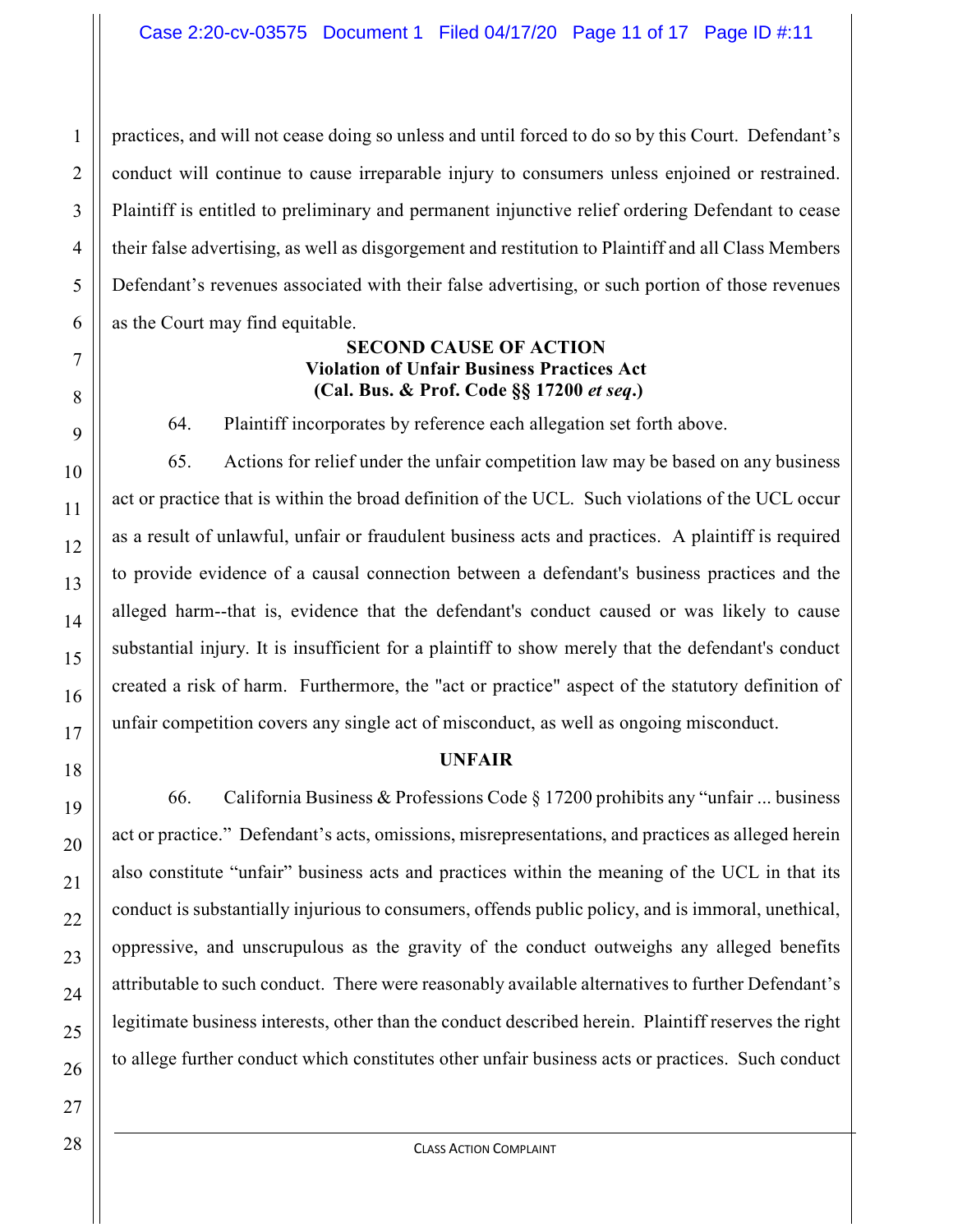is ongoing and continues to this date.

67. In order to satisfy the "unfair" prong of the UCL, a consumer must show that the injury: (1) is substantial; (2) is not outweighed by any countervailing benefits to consumers or competition; and, (3) is not one that consumers themselves could reasonably have avoided.

68. Here, Defendant's conduct has caused and continues to cause substantial injury to Plaintiff and members of the Class. Plaintiff and members of the Class have suffered injury in fact due to Defendant's decision to sell them misbranded skin care products (Class Products). Thus, Defendant's conduct has caused substantial injury to Plaintiff and the members of the Sub-Class.

69. Moreover, Defendant's conduct as alleged herein solely benefits Defendant while providing no benefit of any kind to any consumer. Such deception utilized by Defendant convinced Plaintiff and members of the Class that the Class Products were "Oil Free" in order to induce them to spend money on said Class Products. In fact, knowing that Class Products, by their objective terms contained oil, oil based compounds, and oil products, and unfairly profited from their sale, in that Defendant knew that the expected benefit that Plaintiff would receive from this feature is nonexistent. Thus, the injury suffered by Plaintiff and the members of the Sub-Class is not outweighed by any countervailing benefits to consumers.

70. Finally, the injury suffered by Plaintiff and members of the Class and Sub-Class is not an injury that these consumers could reasonably have avoided. After Defendant, falsely represented that Class Products were "Oil Free", the Plaintiff, Class members, and Sub-Class Members suffered injury in fact due to Defendant's sale of Class Products to them. Defendant failed to take reasonable steps to inform Plaintiff and class members that the Class Products contained oil, including intentionally misbranding the Products by labeling them as being "Oil Free." As such, Defendant took advantage of Defendant's position of perceived power in order to deceive Plaintiff and the Class members to purchase skin care products containing oil. Therefore, the injury suffered by Plaintiff and members of the Class is not an injury which these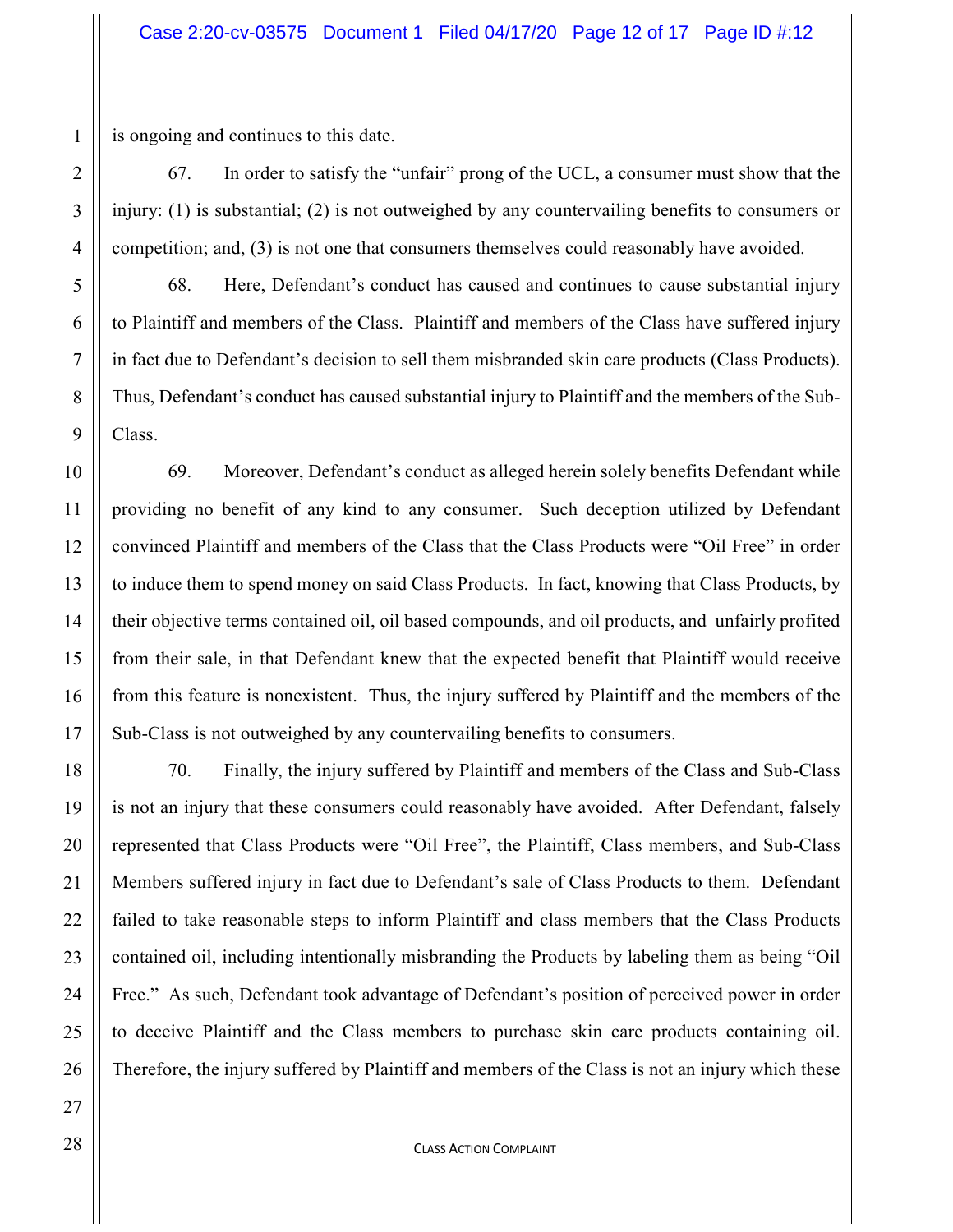consumers could reasonably have avoided.

71. Thus, Defendant's conduct has violated the "unfair" prong of California Business & Professions Code § 17200.

#### **FRAUDULENT**

72. California Business & Professions Code § 17200 prohibits any "fraudulent ... business act or practice." In order to prevail under the "fraudulent" prong of the UCL, a consumer must allege that the fraudulent business practice was likely to deceive members of the public.

73. The test for "fraud" as contemplated by California Business and Professions Code § 17200 is whether the public is likely to be deceived. Unlike common law fraud, a § 17200 violation can be established even if no one was actually deceived, relied upon the fraudulent practice, or sustained any damage.

74. Here, not only were Plaintiff and the Class members likely to be deceived, but these consumers were actually deceived by Defendant. Such deception is evidenced by the fact that Plaintiff agreed to purchase Class Products under the basic assumption that they were "Oil Free" even though the Products contained oil, oil based products, and oil compounds. Plaintiff's reliance upon Defendant's deceptive statements is reasonable due to the unequal bargaining powers of Defendant and Plaintiff. For the same reason, it is likely that Defendant's fraudulent business practice would deceive other members of the public.

75. As explained above, Defendant deceived Plaintiff and other Class Members by representing the Class Products as being "Oil Free" when the Products contained oil and oil based products and compounds.

76. Thus, Defendant's conduct has violated the "fraudulent" prong of California Business & Professions Code § 17200.

# **UNLAWFUL**

77. California Business and Professions Code Section 17200, et seq. prohibits "any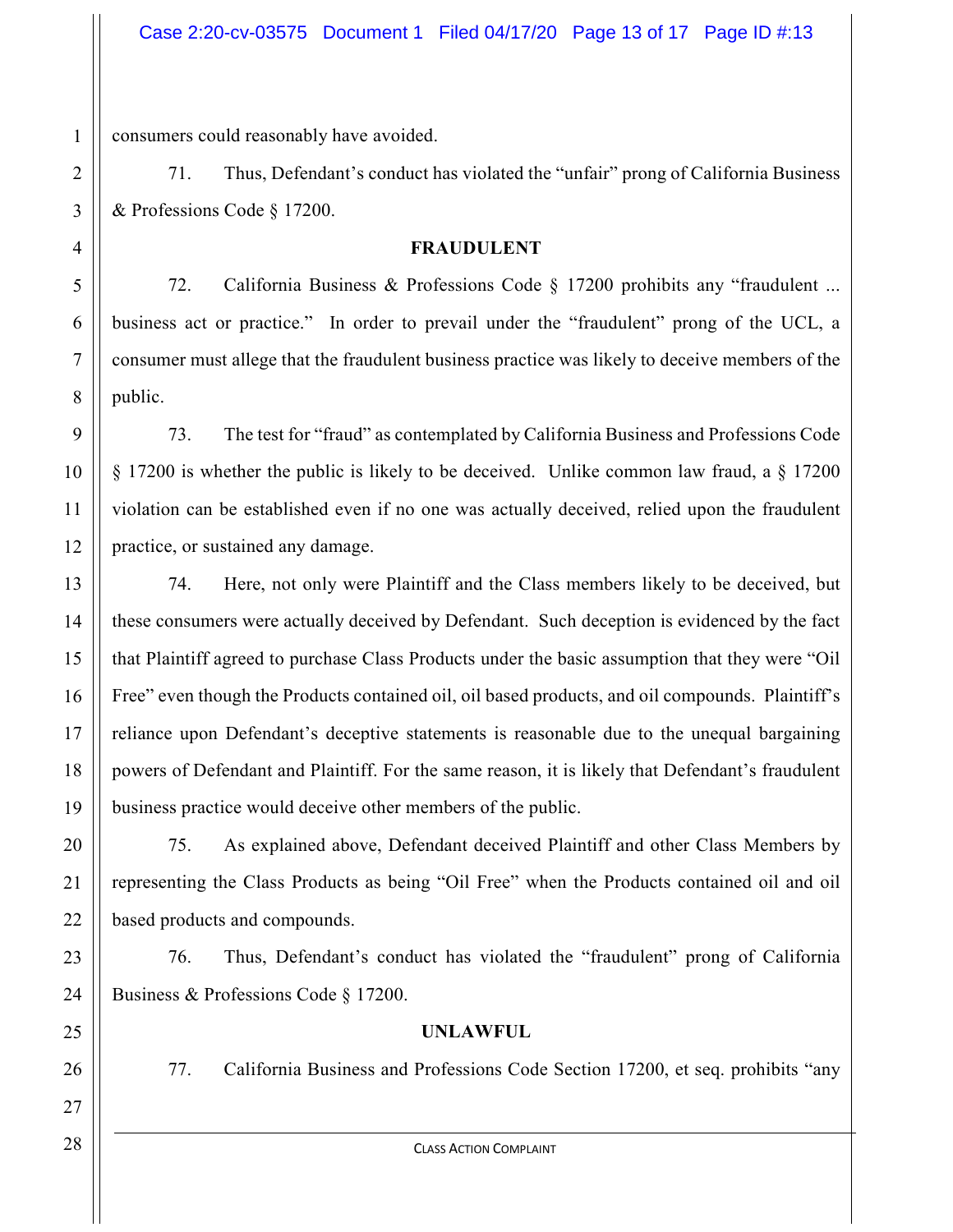unlawful…business act or practice."

78. As explained above, Defendant deceived Plaintiff and other Class Members by representing the Class Products as being "Oil Free", when the Products contained oil, oil based products, and oil compounds.

79. Defendant used false advertising, marketing, and misrepresentations to induce Plaintiff and Class Members to purchase the Class Products, in violation of California Business and Professions Code Section 17500, et seq. Had Defendant not falsely advertised, marketed or misrepresented the Class Products, Plaintiff and Class Members would not have purchased the Class Products. Defendant's conduct therefore caused and continues to cause economic harm to Plaintiff and Class Members.

80. These representations by Defendant are therefore an "unlawful" business practice or act under Business and Professions Code Section 17200 *et seq*.

81. Defendant has thus engaged in unlawful, unfair, and fraudulent business acts entitling Plaintiff and Class Members to judgment and equitable relief against Defendant, as set forth in the Prayer for Relief. Additionally, pursuant to Business and Professions Code section 17203, Plaintiff and Class Members seek an order requiring Defendant to immediately cease such acts of unlawful, unfair, and fraudulent business practices and requiring Defendant to correct its actions.

### **THRID CAUSE OF ACTION COMMON LAW FRAUD**

82. Plaintiff incorporates all of the allegations and statements made in paragraphs 1 through 81 above as if fully reiterated herein.

83. Through its false statements on the Products' packaging that the Products contained no oil, Defendant made false statements of material fact.

84. At the time Defendant made its statements that the Products contained no oil to Plaintiff, it knew, or reasonably should have known, that the statements described above were false.

1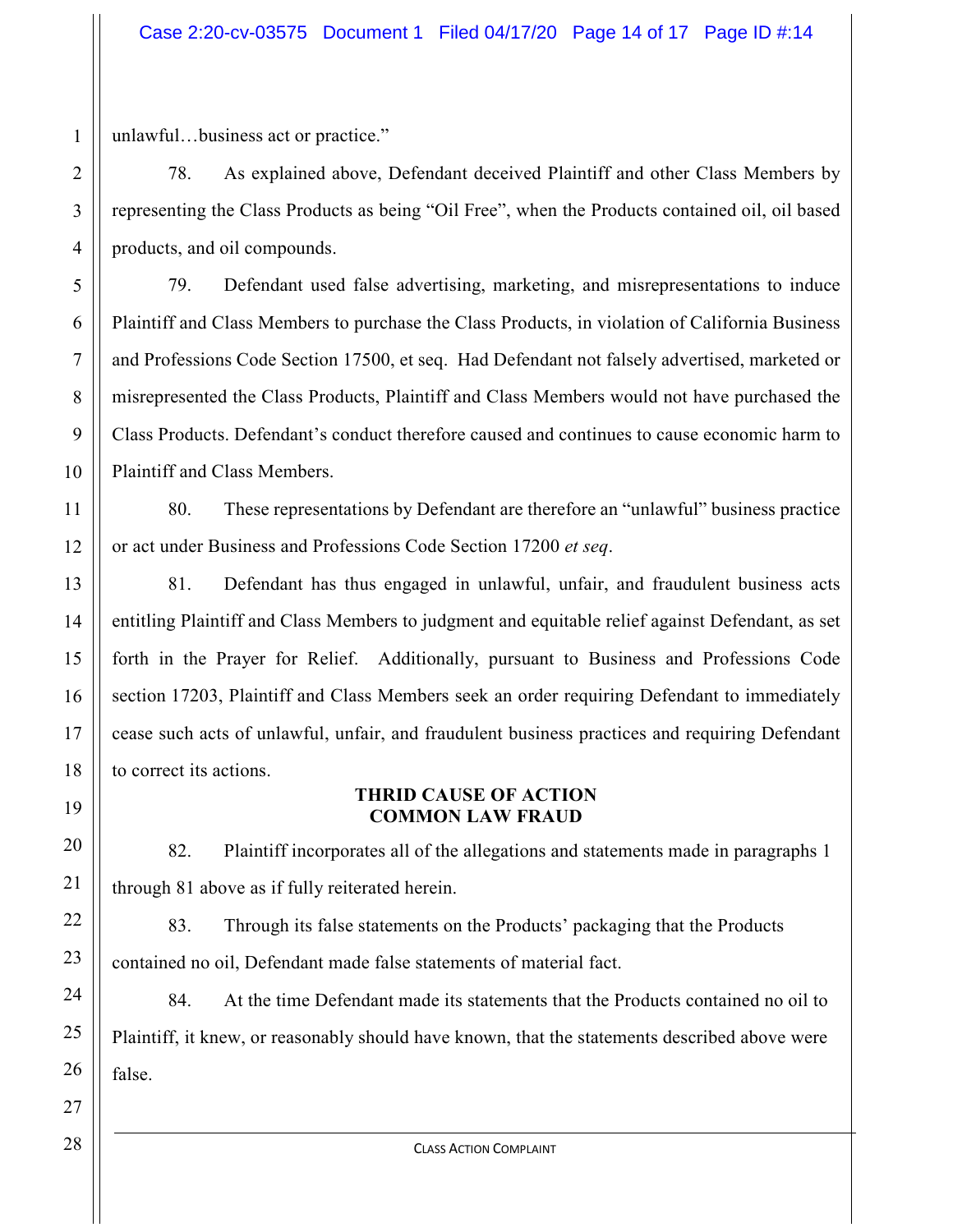85. At the time Defendant made the statement to Plaintiff, it intended to induce Plaintiff to purchase the Products.

86. Plaintiff relied upon the truth of the statements described above and purchased the Products, only to find that the Products contained oils, oil based product, and oil compounds.

87. As a result of their reasonable reliance upon Defendant's false statements of material fact as set forth above, Plaintiff and other members of the Class and Sub-Class have suffered concrete and particularized injuries, harm and damages which include, but are not limited to, the loss of money spent on products they did not want to buy, and stress, aggravation, frustration, inconvenience, emotional distress, mental anguish, and similar categories of damages.

#### **FOURTH CAUSE OF ACTION UNJUST ENRICHMENT**

88. Plaintiff incorporates all of the allegations and statements made in paragraphs 1 through 87 above as if fully reiterated herein.

89. Plaintiff conferred monetary benefits to Defendant by purchasing the Products.

90. Defendant has been unjustly enriched by retaining the revenues derived from Plaintiff's purchase of the Products based on the false statement that the Products were "Oil Free."

91. Defendant's retention of the revenue it received from Plaintiff, the Class, and the Sub-Class is unjust and inequitable because Defendant's false statements caused injuries to Plaintiff, the Class, and the Sub-Class, because they would not have purchased the Products if they knew the Products contained oil.

92. Defendant's unjust retention of the benefits conferred on it by Plaintiff, the Class, and the Sub-Class entitles the Plaintiff, the Class, and the Sub-Class to restitution of the money they paid to Defendant for the Products.

1

2

3

4

5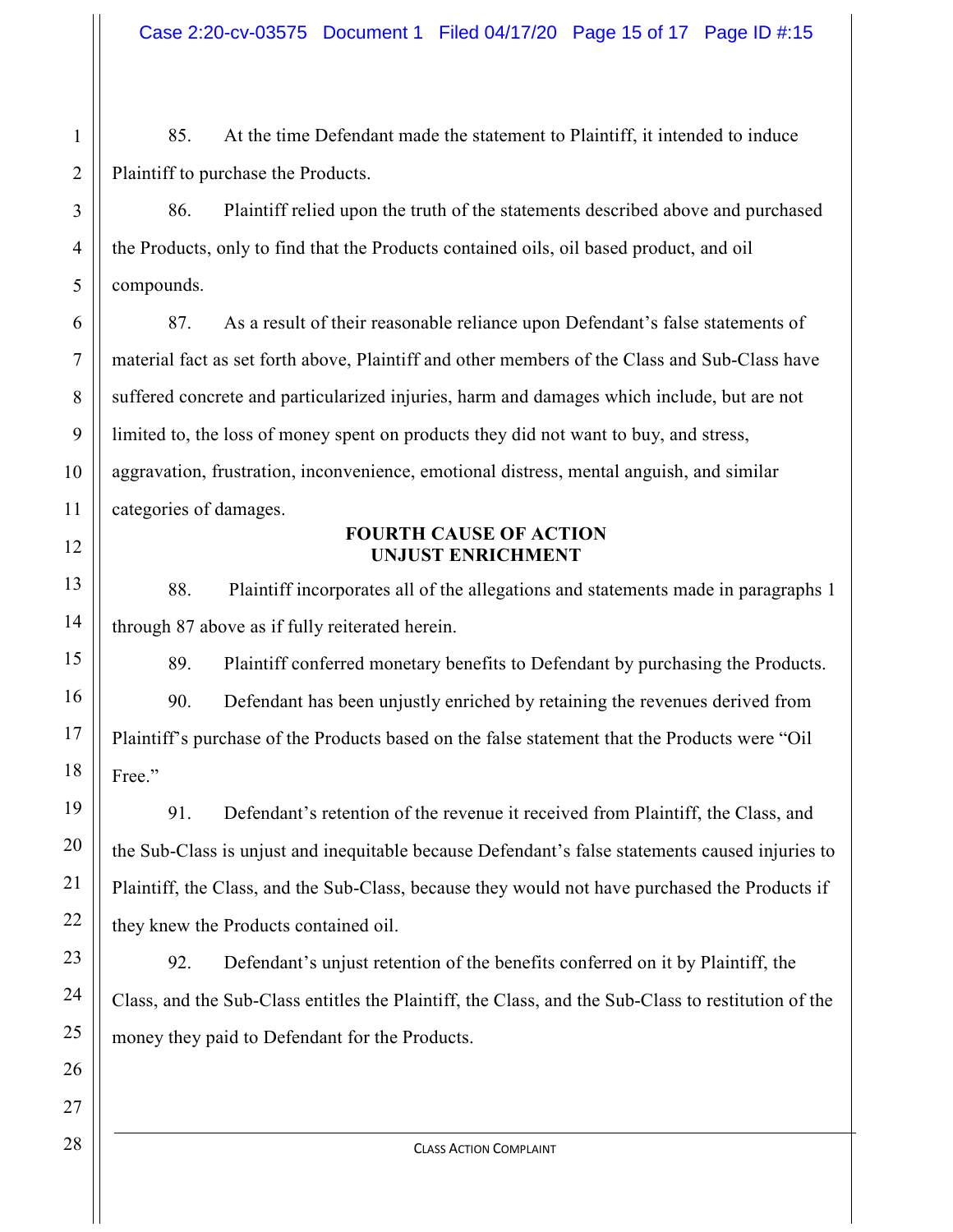# 1 2 3 4 5 6 7 8 9 10 11 12 13 14 15 16 17 18 19 20 21 22 23 24 25 26

| <b>MISCELLANEOUS</b> |
|----------------------|
|----------------------|

93. Plaintiff and Class Members allege that they have fully complied with all contractual and other legal obligations and fully complied with all conditions precedent to bringing this action or all such obligations or conditions are excused.

## **REQUEST FOR JURY TRIAL**

94. Plaintiff requests a trial by jury as to all claims so triable.

## **PRAYER FOR RELIEF**

95. Plaintiff, on behalf of herself and the Class, requests the following relief:

- (a) An order certifying the Class and appointing Plaintiff as Representative of the Class;
- (a) An order certifying the undersigned counsel as Class Counsel;
- (b) An order requiring Defendant, at its own cost, to notify all Class Members of the unlawful and deceptive conduct herein;
	- (c) An order requiring Defendant to engage in corrective advertising regarding the conduct discussed above;
- (d) Actual damages suffered by Plaintiff and Class Members as applicable or full restitution of all funds acquired from Plaintiff and Class Members from the sale of misbranded Class Products during the relevant class period;
- (e) Punitive damages, as allowable, in an amount determined by the Court or jury;
	- (f) Any and all statutory enhanced damages;
	- (g) All reasonable and necessary attorneys' fees and costs provided by statute, common law or the Court's inherent power;
		- (h) Pre- and post-judgment interest; and
		- (i) All other relief, general or special, legal and equitable, to which Plaintiff